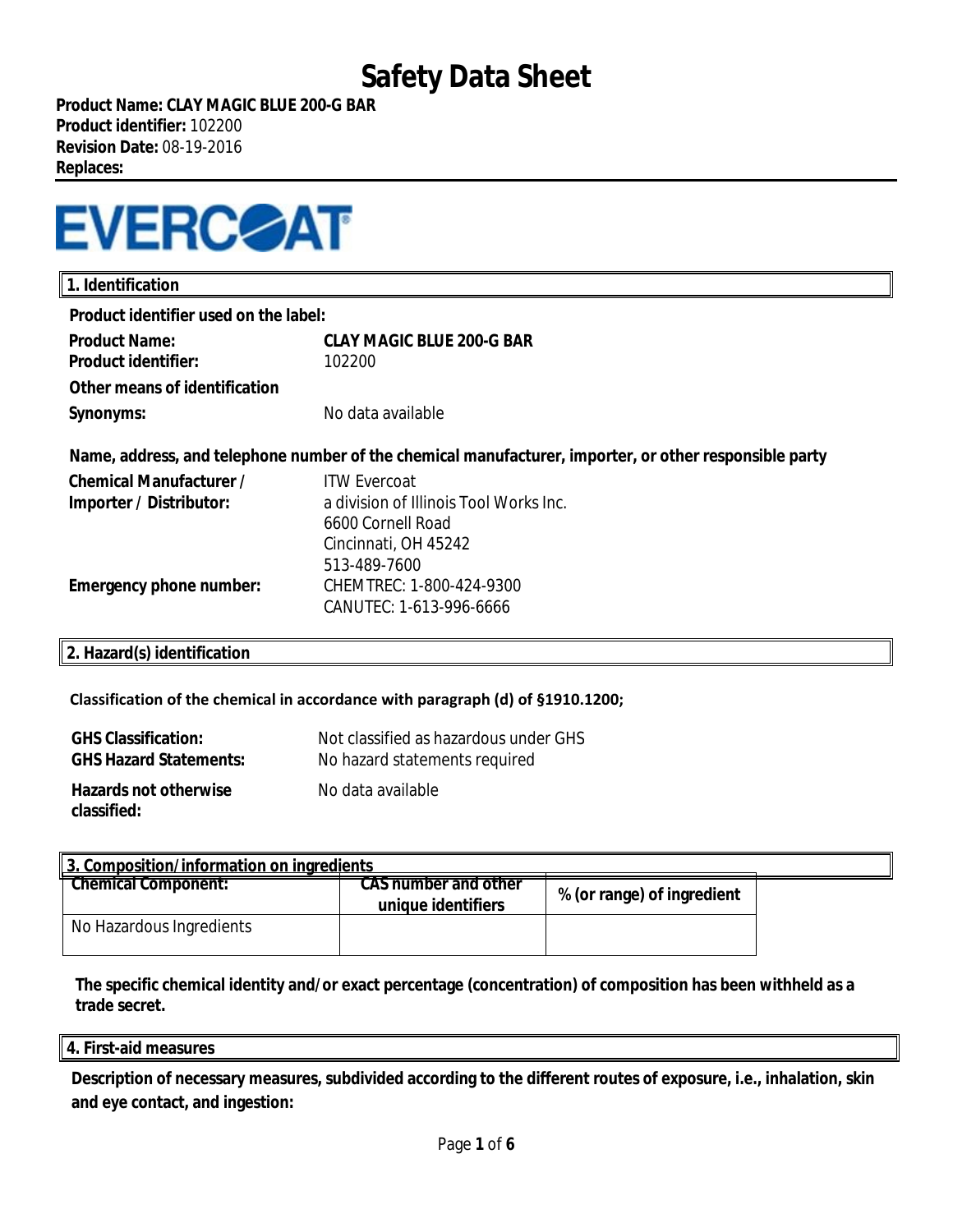**Product Name: CLAY MAGIC BLUE 200-G BAR Product identifier:** 102200

**Revision Date:** 08-19-2016 **Replaces:** 

### **Most important symptoms/effects, acute and delayed:**

| Most important              | No data available |
|-----------------------------|-------------------|
| symptoms/effects (Acute):   |                   |
| Most important              | No data available |
| symptoms/effects (Delayed): |                   |

**Indication of immediate medical** No additional first aid information available **attention and special treatment needed, if necessary:** 

**5. Fire-fighting measures**

### **Suitable (and unsuitable) extinguishing media:**

| Suitable extinguishing media:   | No data.          |
|---------------------------------|-------------------|
| Unsuitable extinguishing media: | No data available |

### **Specific hazards arising from the chemical (e.g., nature of any hazardous combustion products):**

| <b>Hazardous Combustion</b><br><b>Products:</b> | Carbon dioxide, Carbon monoxide                               |
|-------------------------------------------------|---------------------------------------------------------------|
| Special protective equipment                    | Will not burn, no special instructions available. Use methods |
| and precautions for fire-                       | appropriate for surrounding materials.                        |
| fighters:                                       |                                                               |

### **6. Accidental release measures**

| Personal precautions,     | No data. |
|---------------------------|----------|
| protective equipment, and |          |
| emergency procedures:     |          |

#### **7. Handling and storage**

### **Conditions for safe storage, including any incompatibilities**

**Materials to Avoid/Chemical Incompatibility:** Strong oxidizing agents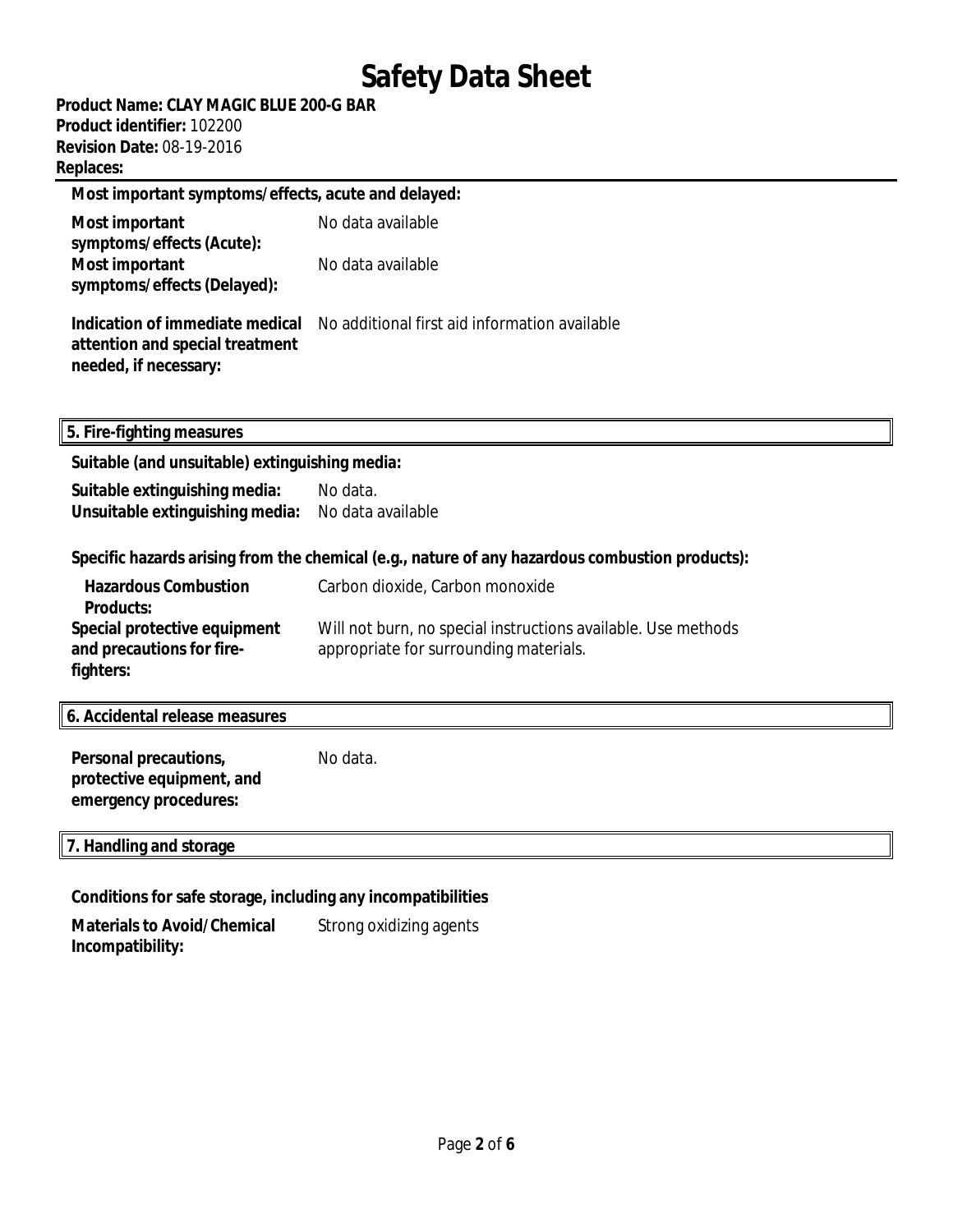### **8. Exposure controls/personal protection**

**OSHA permissible exposure limit (PEL), American Conference of Governmental Industrial Hygienists (ACGIH) Threshold Limit Value (TLV), and any other exposure limit used or recommended by the chemical manufacturer, importer, or employer preparing the safety data sheet, where available:**

| <b>Chemical Component</b>                                                                                                                                                                                                   | <b>OSHA PEL</b>                                                                                                                                                                                                                   | <b>ACGIH TLV-TWA</b> | <b>ACGIH STEL</b> |
|-----------------------------------------------------------------------------------------------------------------------------------------------------------------------------------------------------------------------------|-----------------------------------------------------------------------------------------------------------------------------------------------------------------------------------------------------------------------------------|----------------------|-------------------|
| No data available                                                                                                                                                                                                           | No data available                                                                                                                                                                                                                 | No data available    | No data available |
| No exposure limits exist for the constituents of this product. No<br>Appropriate engineering<br>engineering controls are likely to be required to maintain operator<br>controls:<br>comfort under normal conditions of use. |                                                                                                                                                                                                                                   |                      |                   |
| Individual protection measures, such as personal protective equipment:                                                                                                                                                      |                                                                                                                                                                                                                                   |                      |                   |
| <b>Skin Protection:</b>                                                                                                                                                                                                     | Not normally considered a skin hazard. Where use can result in skin<br>contact, practice good personal hygiene. Wash hands and other<br>exposed areas with mild soap and water before eating, drinking,<br>and when leaving work. |                      |                   |
| <b>Respiratory Protection:</b>                                                                                                                                                                                              | No respiratory protection required under normal conditions of use.                                                                                                                                                                |                      |                   |
| 9. Physical and chemical properties                                                                                                                                                                                         |                                                                                                                                                                                                                                   |                      |                   |
| Annearance (physical state color etc):                                                                                                                                                                                      |                                                                                                                                                                                                                                   |                      |                   |

| Appearance (physical state, color, etc.):     |                   |  |  |
|-----------------------------------------------|-------------------|--|--|
| Appearance (physical state):                  | No data available |  |  |
| Color:                                        | No data available |  |  |
| Odor:                                         | No data available |  |  |
| Odor threshold:                               | No data available |  |  |
| pH:                                           | No data available |  |  |
| Melting Point/Freezing Point (°C):            | No data available |  |  |
| Initial Boiling Point and Boiling Range (°C): | No data available |  |  |
| Flash Point (°C):                             | No data available |  |  |
| <b>Evaporation Rate:</b>                      | No data available |  |  |
| Flammability (solid, gas):                    | No data available |  |  |
| Upper/lower flammability or explosive limits: |                   |  |  |
| Upper Flammable/Explosive Limit (%):          | No data available |  |  |
| Lower Flammable/Explosive Limit (%):          | No data available |  |  |
| <b>Vapor Pressure:</b>                        | No data available |  |  |
| <b>Vapor Density:</b>                         | No data available |  |  |
| <b>Relative Density:</b>                      | Not determined    |  |  |
| Solubility(ies):                              | No data available |  |  |
| Partition coefficient: n-octanol/water:       | No data available |  |  |
| Auto-ignition Temperature (°C):               | No data available |  |  |
| <b>Decomposition Temperature:</b>             | No data available |  |  |
| <b>Viscosity:</b>                             | No data available |  |  |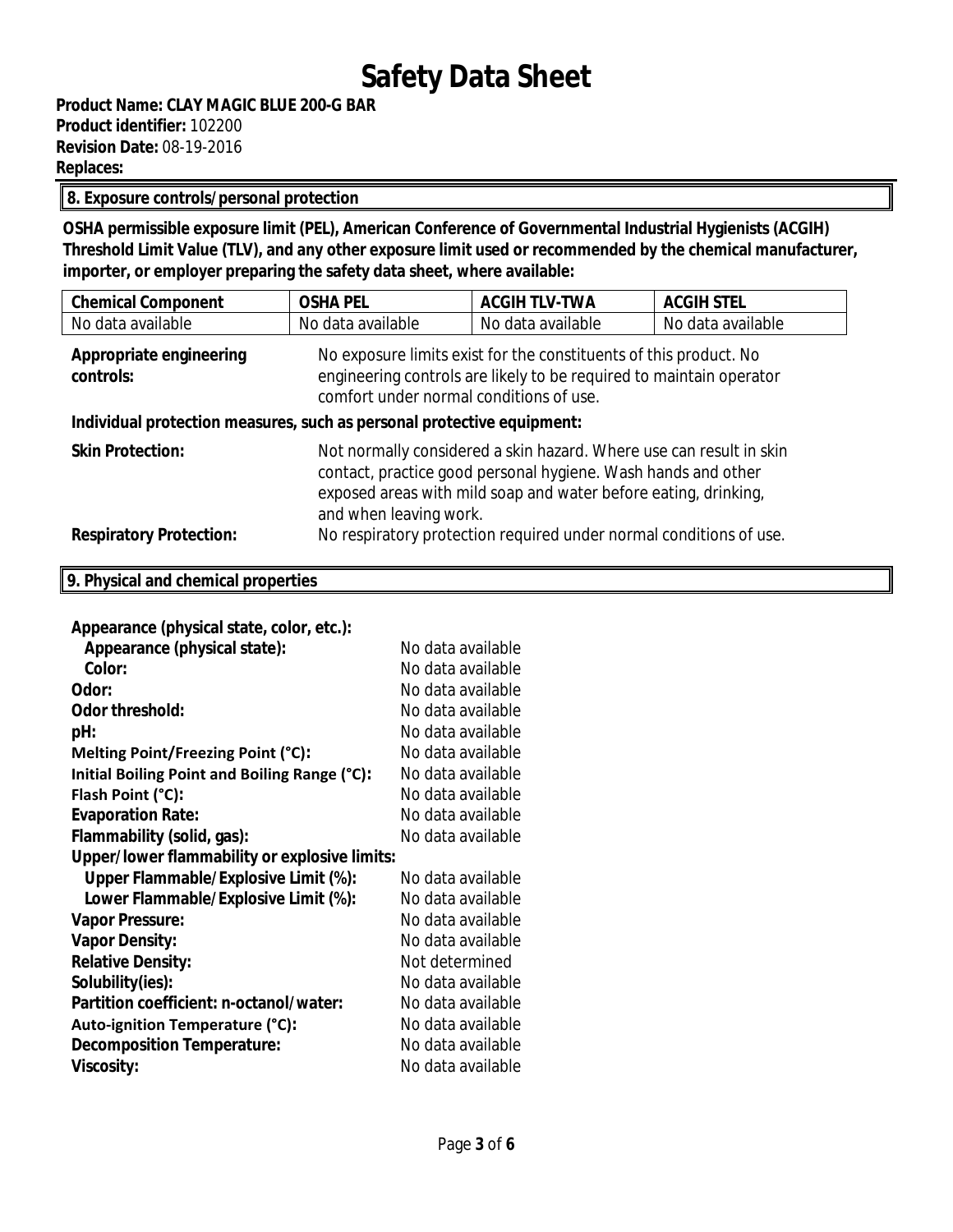**Product Name: CLAY MAGIC BLUE 200-G BAR Product identifier:** 102200 **Revision Date:** 08-19-2016 **Replaces:** 

### **10. Stability and reactivity**

| Reactivity:                       | No data available               |
|-----------------------------------|---------------------------------|
| <b>Chemical stability:</b>        | Stable under normal conditions. |
| <b>Possibility of hazardous</b>   | No data available               |
| reactions:                        |                                 |
| Conditions to avoid (e.g., static | No data available               |
| discharge, shock, or vibration):  |                                 |
| Incompatible materials:           | Strong oxidizing agents         |

### **11. Toxicological information**

| Information on the likely routes No data available |                   |
|----------------------------------------------------|-------------------|
| of exposure (inhalation,                           |                   |
| ingestion, skin and eye contact):                  |                   |
| Symptoms related to the                            | No data available |
| physical, chemical and                             |                   |
| toxicological characteristics:                     |                   |

**Delayed and immediate effects and also chronic effects from short- and long-term exposure:**

#### **Immediate (Acute) Health Effects by Route of Exposure:**

| <b>Inhalation Irritation:</b> | No data available |
|-------------------------------|-------------------|
| <b>Skin Contact:</b>          | No data available |
| Eye Contact:                  | No data available |
| Ingestion Irritation:         | No data available |

**Long-Term (Chronic) Health Effects:**

| Carcinogenicity:               | None of the substances have been shown to cause cancer in long term animal<br>studies. Not a carcinogen according to NTP, IARC, or OSHA. |
|--------------------------------|------------------------------------------------------------------------------------------------------------------------------------------|
| Reproductive and               | No data available to indicate product or any components present at greater than                                                          |
| <b>Developmental Toxicity:</b> | 0.1% may cause birth defects.                                                                                                            |
| Mutagenicity:                  | No data available to indicate product or any components present at greater than                                                          |
|                                | 0.1% is mutagenic or genotoxic.                                                                                                          |

**Numerical measures of toxicity (such as acute toxicity estimates) Component Toxicology Data**

| <b>Chemical Component</b> | Oral LD50 | Dermal LD50 | <b>Inhalation LC50</b> |
|---------------------------|-----------|-------------|------------------------|
| No data available         |           |             |                        |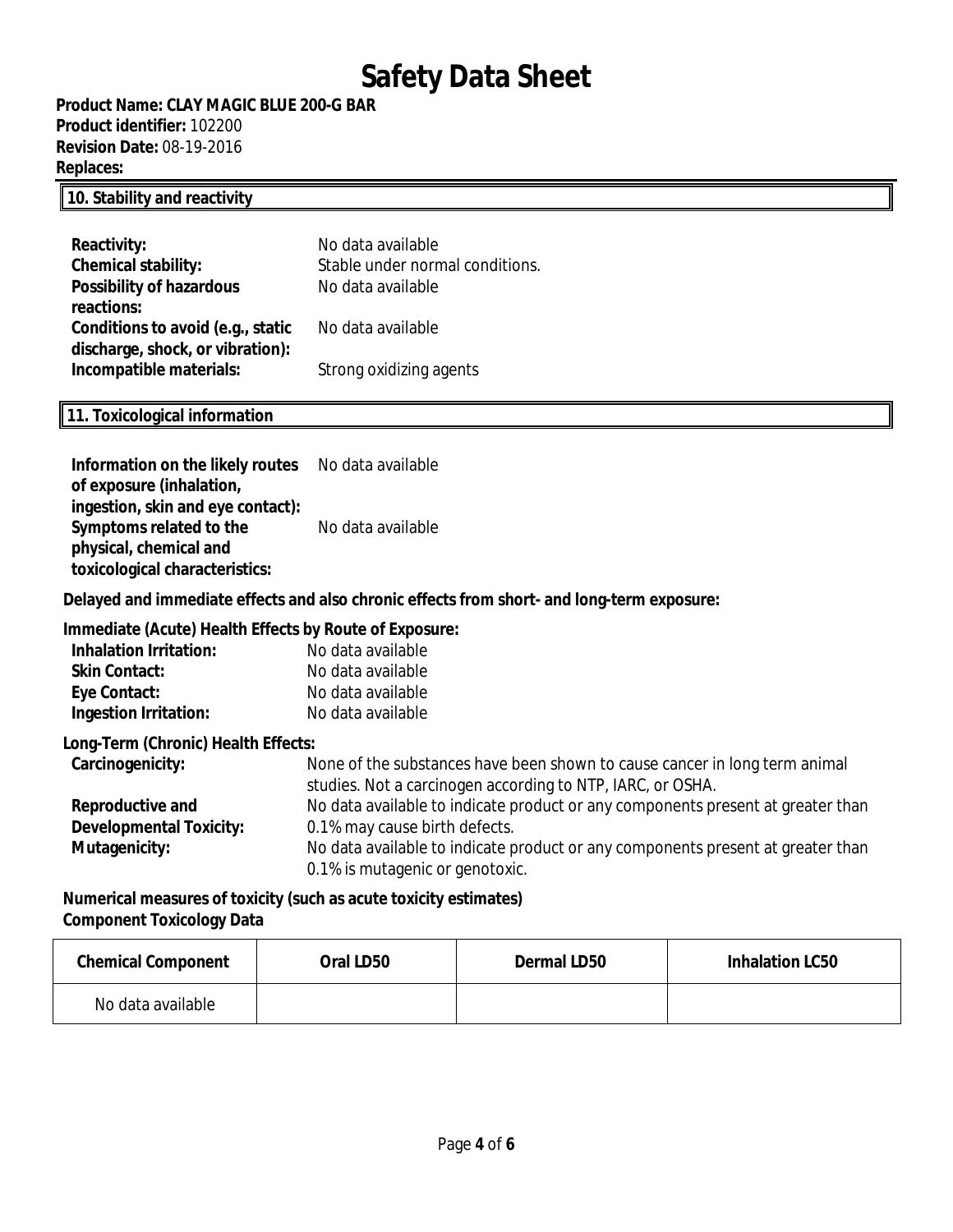**Product Name: CLAY MAGIC BLUE 200-G BAR Product identifier:** 102200 **Revision Date:** 08-19-2016 **Replaces:** 

**Whether the hazardous chemical is listed in the National Toxicology Program (NTP) Report on Carcinogens (latest edition) or has been found to be a potential carcinogen in the International Agency for Research on Cancer (IARC) Monographs (latest edition), or by OSHA**

| <b>Chemical Name</b> | OSHA Carcinogen | IARC<br>. Carcinogen | arcinogen;<br>N<br>اd |
|----------------------|-----------------|----------------------|-----------------------|
| No data available    |                 | N                    |                       |

### **12. Ecological information**

| <b>Ecotoxicity (aquatic and</b>   | This material is not expected to be harmful to the ecology. |
|-----------------------------------|-------------------------------------------------------------|
| terrestrial, where available):    |                                                             |
| Persistence and degradability:    | No data available                                           |
| <b>Bioaccumulative potential:</b> | No data                                                     |
| Mobility in soil:                 | No data available                                           |
| Other adverse effects (such as    | No data available                                           |
| hazardous to the ozone layer):    |                                                             |

### **Ecological Toxicity Data**

| <b>Chemical Component</b> | Aquatic EC50 Crustacea | <b>Aquatic ERC50 Algae</b> | Aquatic LC50 Fish |
|---------------------------|------------------------|----------------------------|-------------------|
| No data available         |                        |                            |                   |

### **13. Disposal considerations**

**Description of waste residues and information on their safe handling and methods of disposal, including the disposal of any contaminated packaging Waste treatment methods**  Dispose of in a landfill. Disposal is not likely to be regulated.

**(including packaging):** 

### **14. Transport information**

| UN number:                  | No data available |
|-----------------------------|-------------------|
| UN proper shipping name:    | Not Regulated     |
| Transport hazard class(es): | No data available |
| Packing group:              | No data available |

The shipper is responsible for following all applicable regulations. The transportation classification provided is based on ITW Evercoat original packaging, which is suitable for domestic ground transport only.

#### **15. Regulatory information**

### **Safety, health and environmental regulations specific for the product in question**

**TSCA Status:** All components in this product are on the TSCA Inventory.